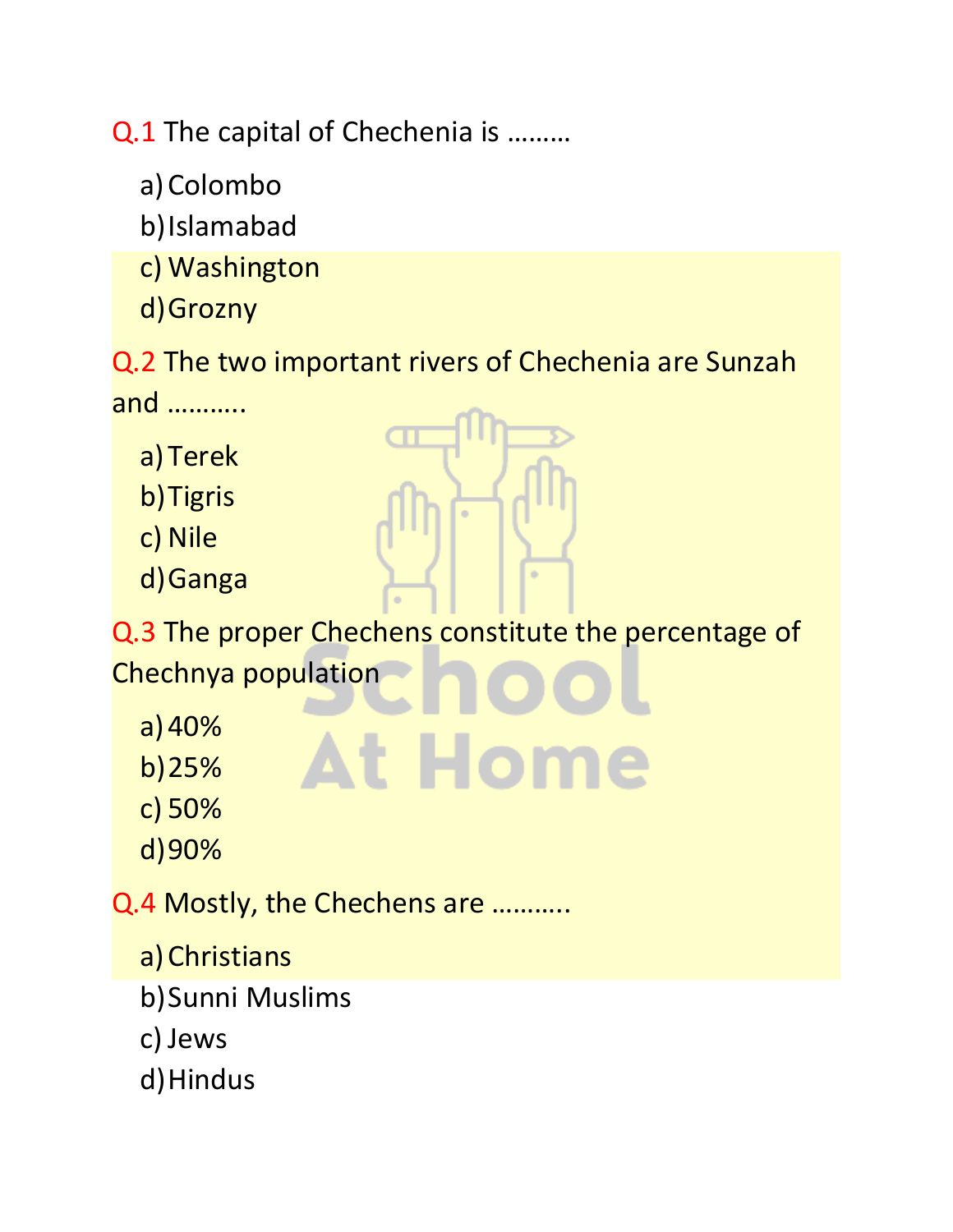Q.5 The Chechens people fiercely opposed tsarist Russia's conquest of …………

a)Caucasus

b)Suez Canal

c) Tehran

d)Grozny

Q.6 The Chechen-Ingush Republic split in two in ………

- a)1985
- b)1989
- c) 1995
- d)1991

Q.7 Total area of Chechnya is ………..

a)11,500 sq. km b)15,000 sq. km c) 10,900 sq. km d)18,400 sq. km

Q.8 Russia completed its control by force over Grozny in

a)March, 1996 b)June, 1997 c) January, 1990 d)February, 1995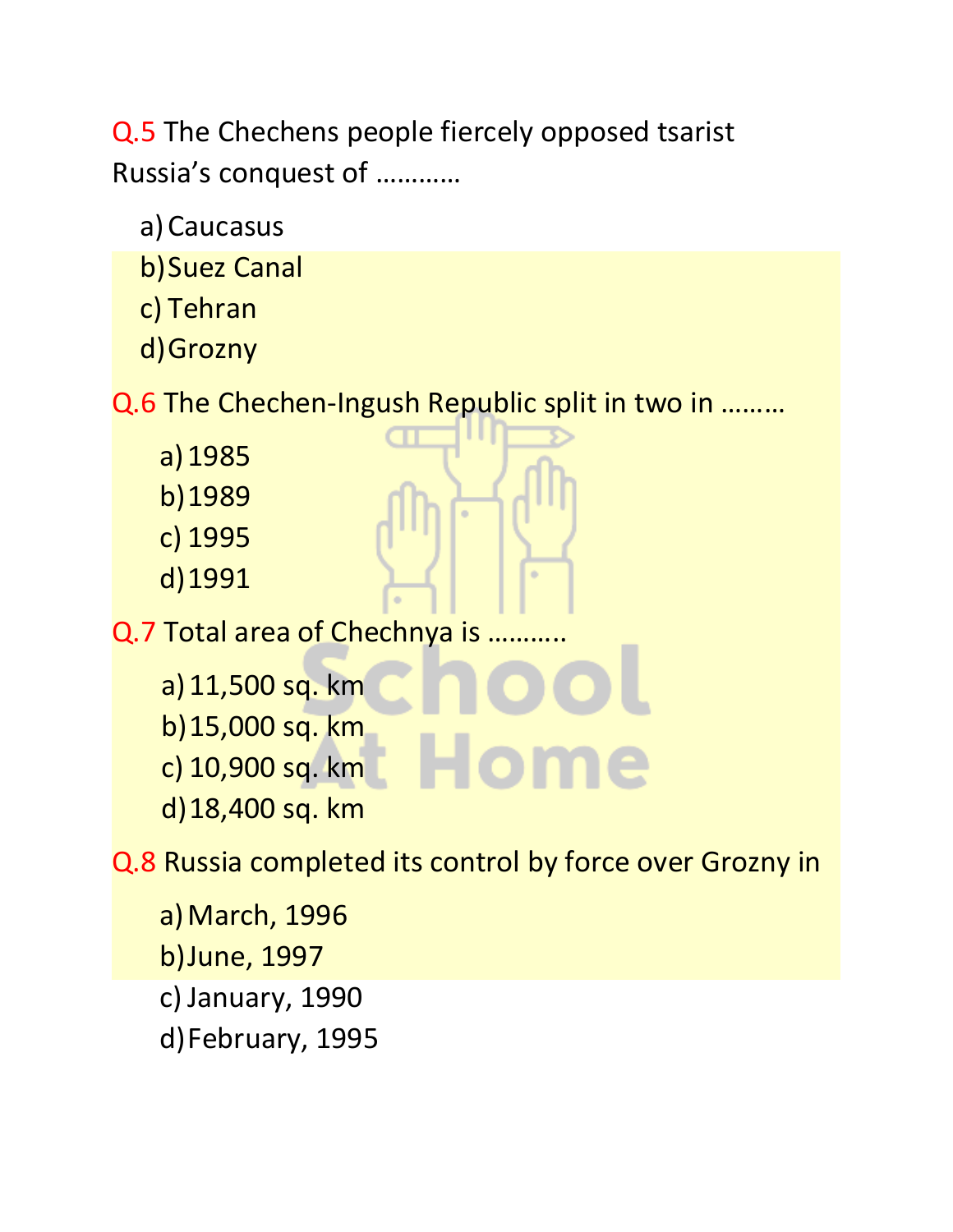Q.9 The capture of Chechnya in 1995 resulted in civilian deaths about …………

a)1600

- b)7000
- c) 25000
- d)5000

Q.10 In the last 28years for how many times Lebanon had to face Israeli military aggression?

- $a)2$
- $b)1$
- c) 3
- d)4

Q.11 Lebanon faced first military intervention from Israel in …….

a)April, 1977

b)March, 1979

c) March, 1978

d)April, 1974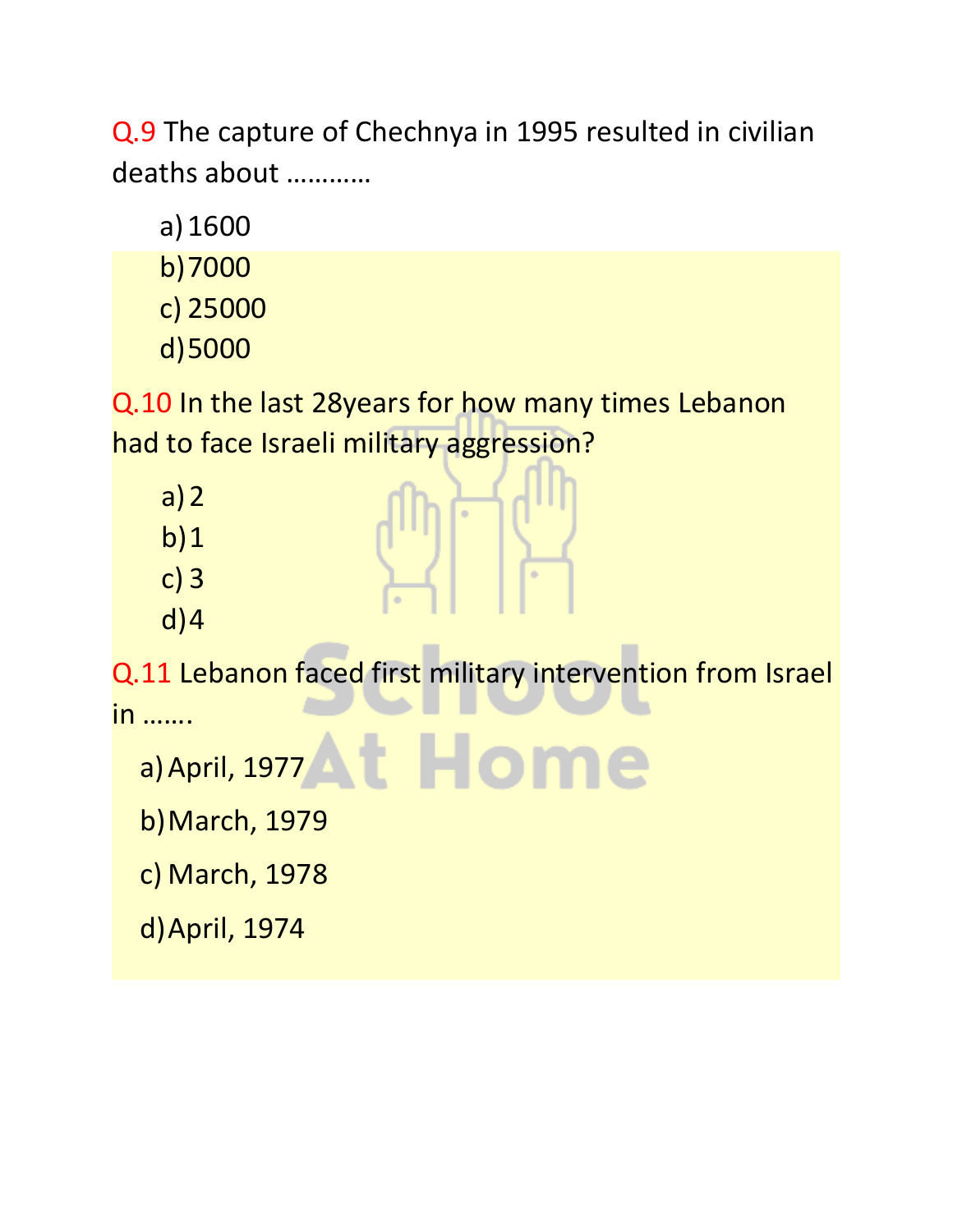Q.12 Which of the following country is called land of Milk and Honey?

a) Syria

b)Iraq

c) Iran

d)Lebanon

Q.13 Hezbollah, a Islamic party of Lebanon was established in …………

a)1978

b)1980

c) 1982

d)1987

Q.14 A bloodshed war between Lebanon and Israel in 2006 lasted for ………..

a)32 days

b)34 days

c) 36 days

d)38 days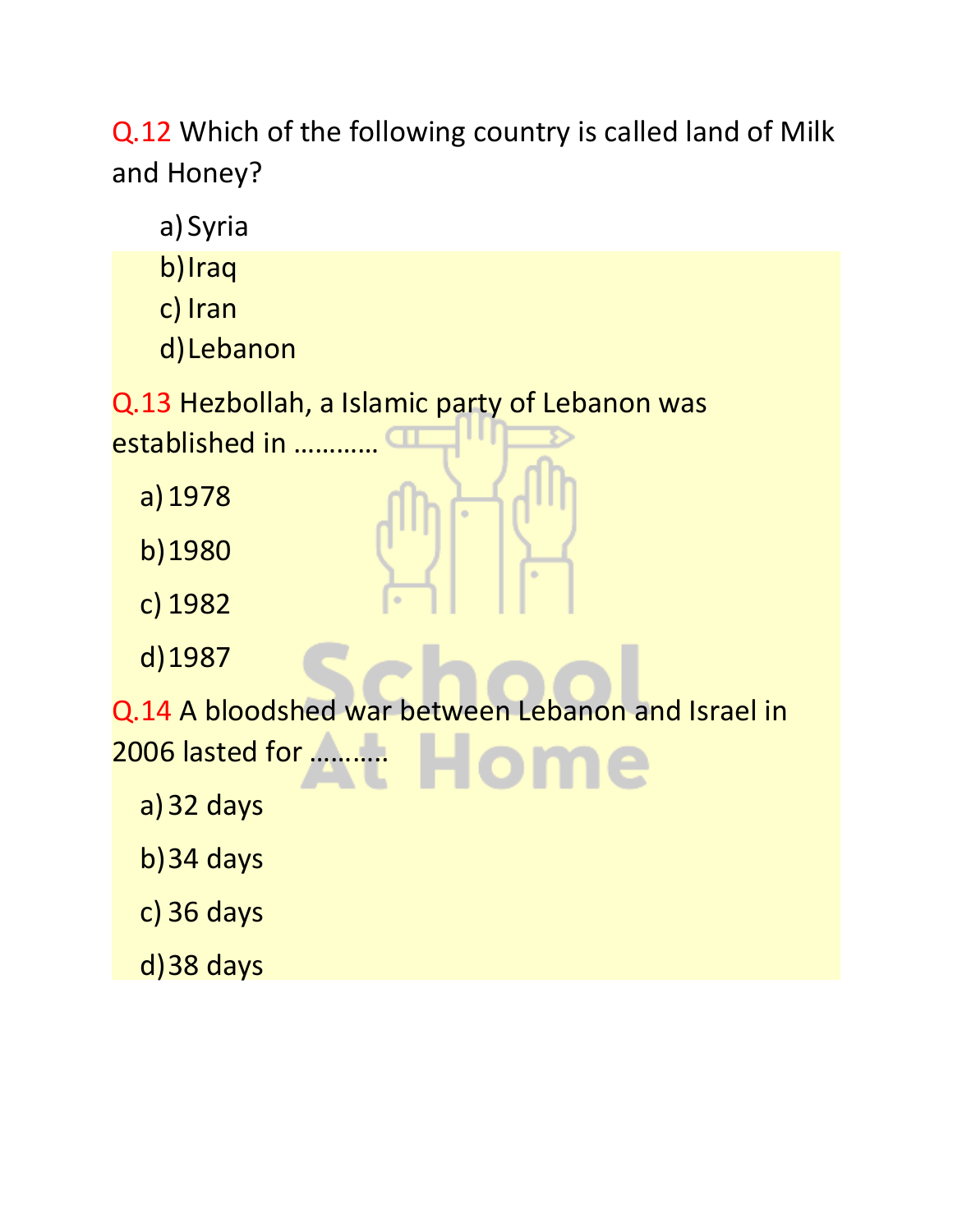Q.15 Which triangle is disputed among Kenya, Ethiopia and Sudan?

a) Swazi

- b)Ilemi Triangle
- c) Touno triangle
- d)Corisco area triangle

Q.16 "Abu Musa" Area is disputed between the countries:

- a) Iran and UAE b)Iraq and UAE
- c) Yamen and UAE
- d)Saudi Arabia and UAE

Q.17 Kurial islands are disputed between the countries:

a) Japan and China b)China and Russia c) Japan and Taiwan d)Japan and Russia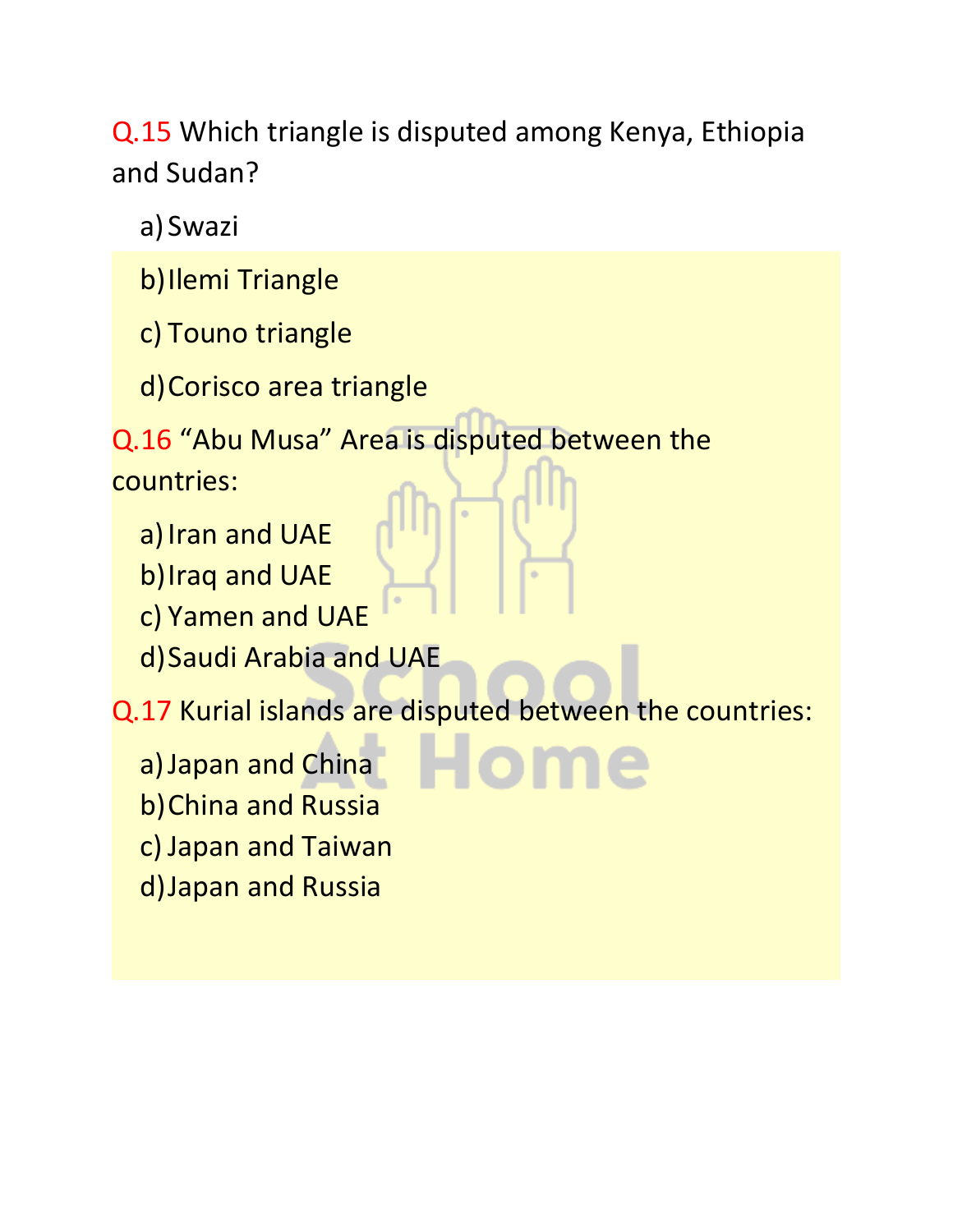Q.18 Swains island is disputed between the countries:

- a)USA and Cuba
- b)USA and Mesuco
- c) USA and Venzuela
- d)USA and Tokelau

Q.19 Gibraltar colony is disputed between the countries:

- a) France and UK
- b)Spain and France
- c) UK and Spain
- d)Spain and Italy

Q.20 Which dispute is present between Turkey and Greece?

- a) Syprus
- b)Kardak
- c) Aegean Sea
- d)All of Above

Q.21 In which region Afghanistan is located?

- a) Southwest Asia
- b)Eastern Asia
- c) Both of them
- d)None of these